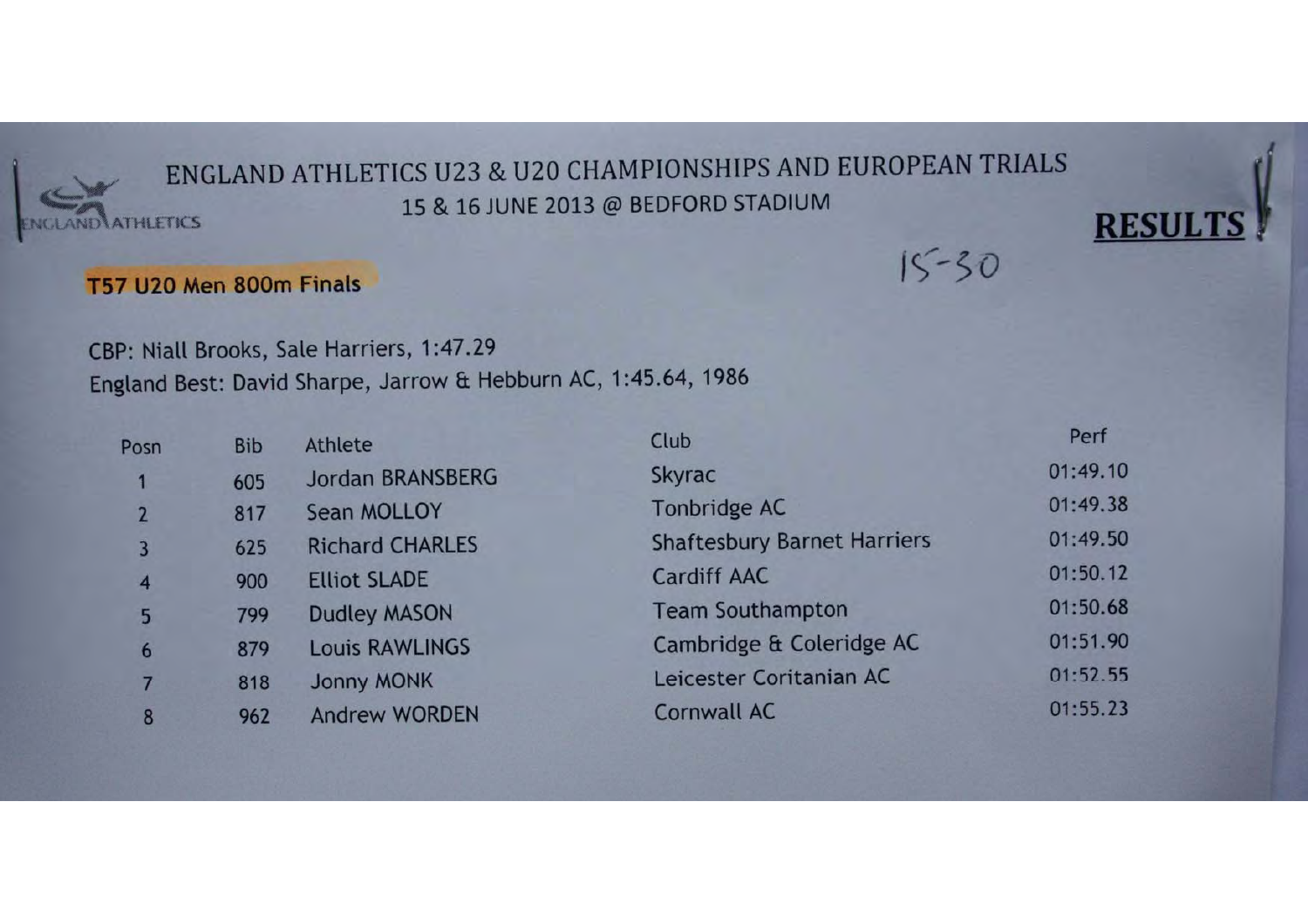

**RESULTS**

## **T42 U20 Men 1500m Finals**

CBP: Graham Williamson, Springburn Harriers, 3:39.68, 1978 England Best: Graham Williamson, Springburn Harriers, 3:36.6, 1979

| Posn          | <b>Bib</b> | Athlete                 | Club                               | Perf     |
|---------------|------------|-------------------------|------------------------------------|----------|
|               | 965        | Shaun WYLLIE            | <b>Bracknell AC</b>                | 03:54.37 |
| $\mathcal{P}$ | 952        | <b>Jake WIGHTMAN</b>    | Edinburgh AC                       | 03:55.01 |
| 3             | 810        | Matthew MCLAUGHLIN      | Woodford Green & Essex L           | 03:55.22 |
| 4             | 812        | <b>James MCMURRAY</b>   | St Albans AC                       | 03:55.40 |
| 5             | 783        | Lewis LLOYD             | Herne Hill Harriers                | 03:56.00 |
| 6             | 858        | William PAULSON         | Stroud AC                          | 03:58.50 |
|               | 886        | Kyran ROBERTS           | <b>Carmarthen Harriers</b>         | 03:59.08 |
| 8             | 755        | Luke JOHNSTON           | Warrington AC                      | 03:59.55 |
| 9             | 761        | Charlie JOSLIN-ALLEN    | Tonbridge AC                       | 03:59.87 |
| 10            | 938        | Michael WARD            | Cardiff AAC                        | 04:00.45 |
| 11            | 658        | Liam DEE                | <b>Shaftesbury Barnet Harriers</b> | 04:02.74 |
| 12            | 898        | <b>Matthew SHIRLING</b> | Liverpool Harriers & AC            | 04:05.48 |

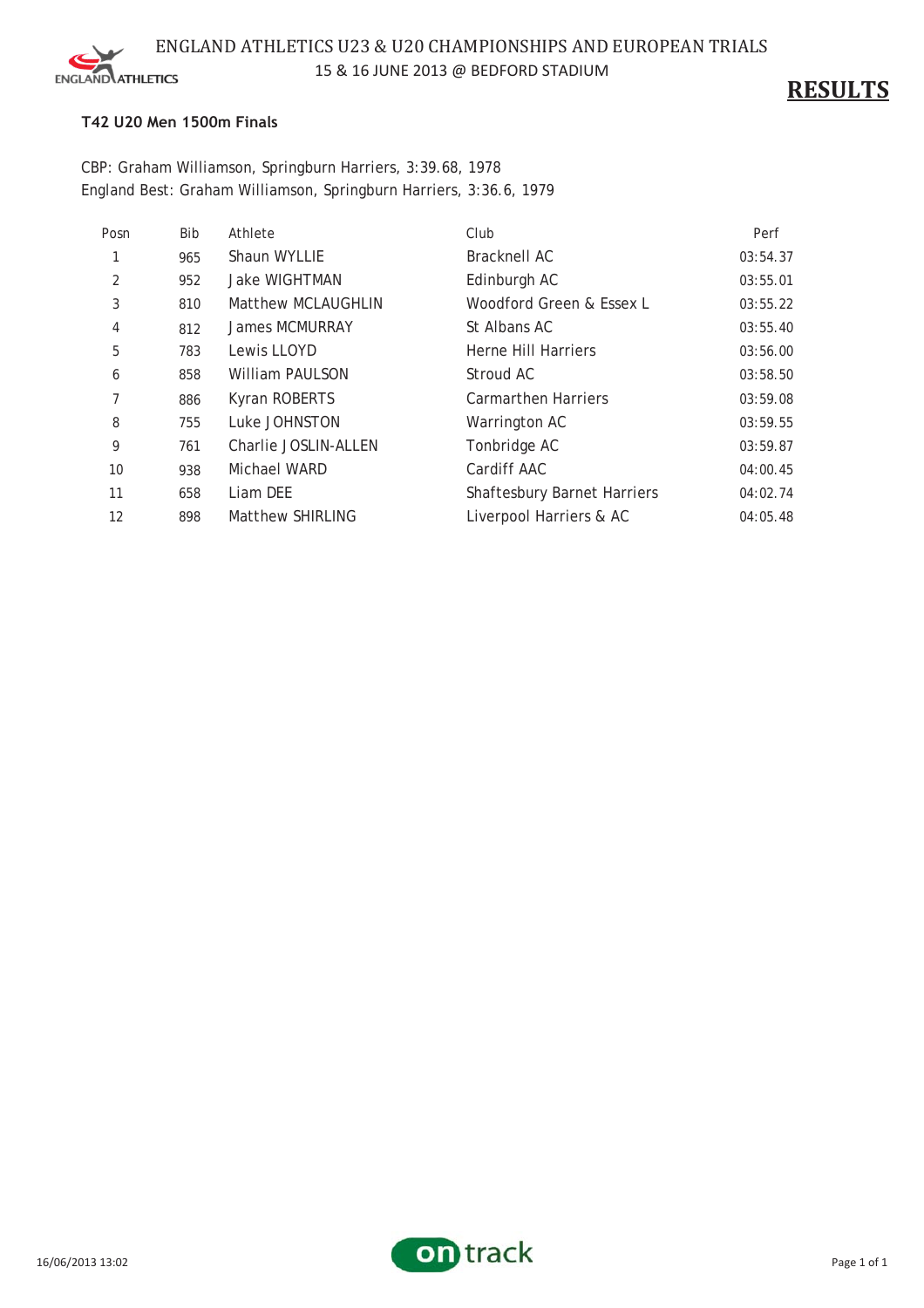

### ENGLAND ATHLETICS U23 & U20 CHAMPIONSHIPS AND EUROPEAN TRIALS 15 & 16 JUNE 2013 @ BEDFORD STADIUM

**RESULTS**

#### **T54 U23 Men 1500m Finals**

CBP: James Shane, Newham & Essex Beagles, 3:40.44, 2011 England Best: Steve Cram, Jarrow & H, 3:33.66, 1982

| Posn | Bib | Athlete               | Club                               | Perf     |
|------|-----|-----------------------|------------------------------------|----------|
|      | 643 | Adam COTTON           | <b>Birchfield Harriers</b>         | 03:45.80 |
| 2    | 642 | <b>Alex CORNWELL</b>  | Woodford Green & Essex L           | 03:46.32 |
| 3    | 634 | <b>Ben COLDRAY</b>    | Stroud AC                          | 03:46.42 |
| 4    | 697 | Rhys GLASTONBURY      | Windsor Slough Eton & H            | 03:46.77 |
| 5    | 611 | Andrew BUTCHART       | Central AC                         | 03:48.85 |
| 6    | 878 | Zachary RANDALL       | <b>Shaftesbury Barnet Harriers</b> | 03:49.56 |
|      | 880 | Kieran REILLY         | Tonbridge AC                       | 03:49.79 |
| 8    | 787 | <b>Toby LOVERIDGE</b> | Liverpool Pembroke & Sefton H      | 03:52.61 |
| 9    | 907 | Daniel STUDLEY        | Bristol & West AC                  | 03:53.05 |
| 10   | 771 | Chad LAMBERT          | Marshall Milton Keynes AC          | 03:54.96 |
| 11   | 889 | Luca RUSSO            | Tonbridge AC                       | 03:58.46 |
| 12   | 727 | Jonathan HAY          | Aldershot Farnham & Dist AC        | 04:00.12 |